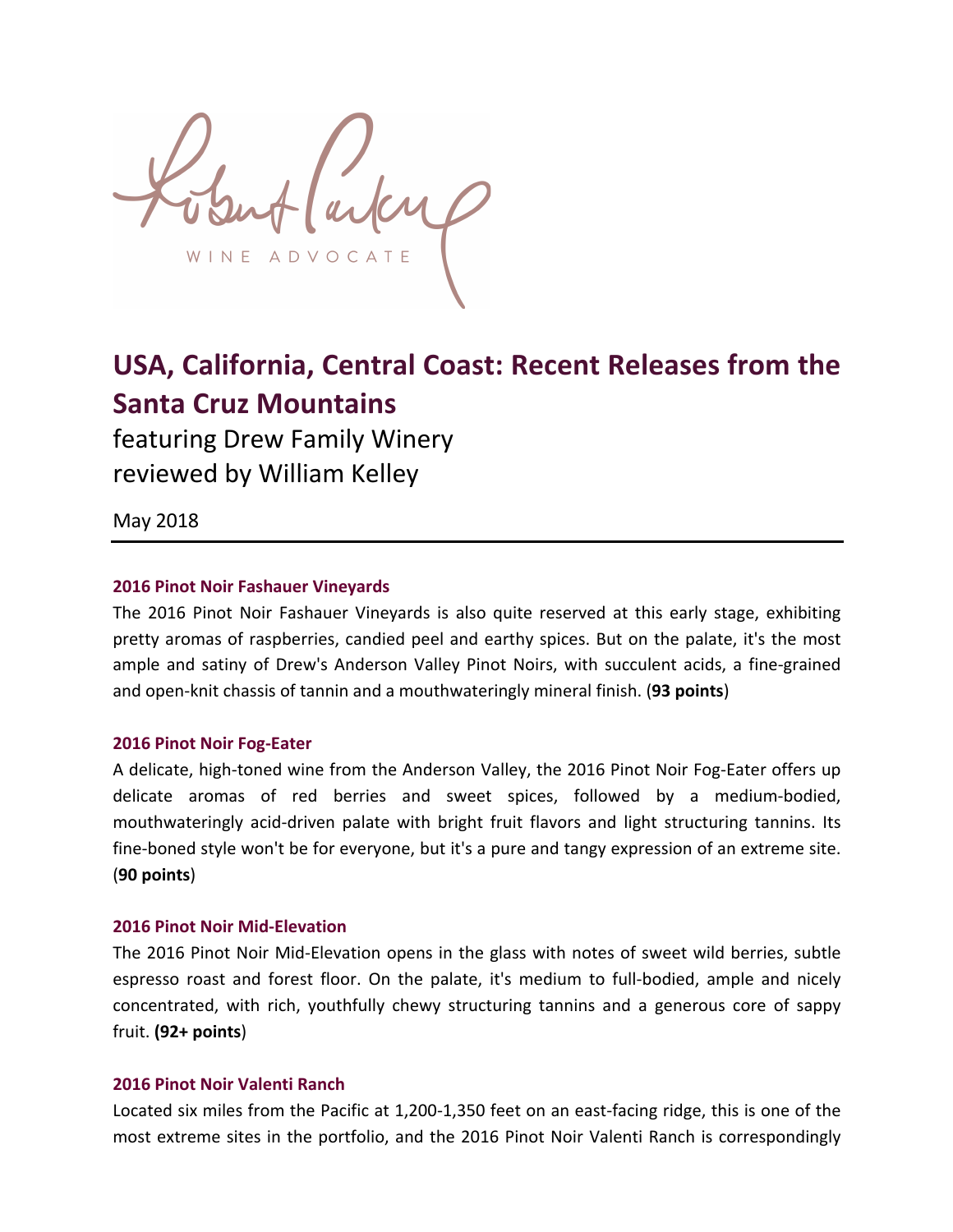taut and focused, offering up notes of wild berries, coniferous forest floor and earthy spice. On the palate, it's medium-bodied, concentrated and layered, built around a tangy line of acidity and framed by rich tannins. Both the marginal nature of the site and the small yields make themselves felt in this coiled, serious Pinot Noir that's crying out for 3 or 4 years in the cellar. **(93+ points**)

## **2016 Pinot Noir Wendling Vineyard**

The 2016 Pinot Noir Wendling Vineyard is quite youthfully reserved, unfurling in the glass with reticent aromas of ripe cherry and spice. On the palate, it's medium-bodied, with a deep core of fruit, a tangy line of acidity and rich, fine-grained structuring tannins: promising raw materials, but it's in need of 2 or 3 years of bottle age before it will reveal all its cards. **(91+ points)** 

## **2016 Syrah Perli Vineyard**

At fully 2,200 feet above sea level, this high-altitude site is above the fog line and thus catches more sun, but that's tempered by the cooling influence of the Pacific, as it's only ten miles from the ocean, making the 2016 Syrah Perli Vineyard simultaneously bright and concentrated. The wine opens in the glass with a youthfully reserved but pure nose of dark wild berries, licorice, subtle cracked black pepper and acacia flowers, followed by a medium to full-bodied, richly structured palate, with a chassis of ripe, velvety tannins that's largely concealed by a deep core of dark, crunchy fruit. Cellar it for 2 or 3 years and follow it for a decade. (93+ points)

# **2016 Syrah The Ornbaun**

Offering up aromas of dark berries, citrus zest and subtle tapenade, the 2016 Syrah The Ornbaun is medium-bodied, velvety and layered, with tangy acids, fine-grained tannins and a mouthwatering finish. Simultaneously supple and focused, it's a beautifully elegant cool-climate Syrah. **(90 points**)

## **2016 Syrah Valenti Vineyard**

Revealing a sapid bouquet of elderberries, blackberries, licorice and smoked meats, the 2016 Syrah Valenti Vineyard is medium-bodied, supple and expansive, with fine tannins and a distinctly saline, mineral quality, balanced by the tangy acids that characterize all these offerings from Drew Family Cellars. Succulent and incipiently savory, this will really reward a few years in the cellar. **(94 points**)

## **2016 Viognier Valenti Ranch**

Offering up notes of crisp apricot, peaches and honeysuckle, the 2016 Viognier Valenti Ranch is a delicate, medium-bodied interpretation of this frequently buxom grape, checking in at a modest 13.3% alcohol. Elegantly textural and succulent on the palate, it concludes with a mouthwatering and fragrant finish. **(90 points**)